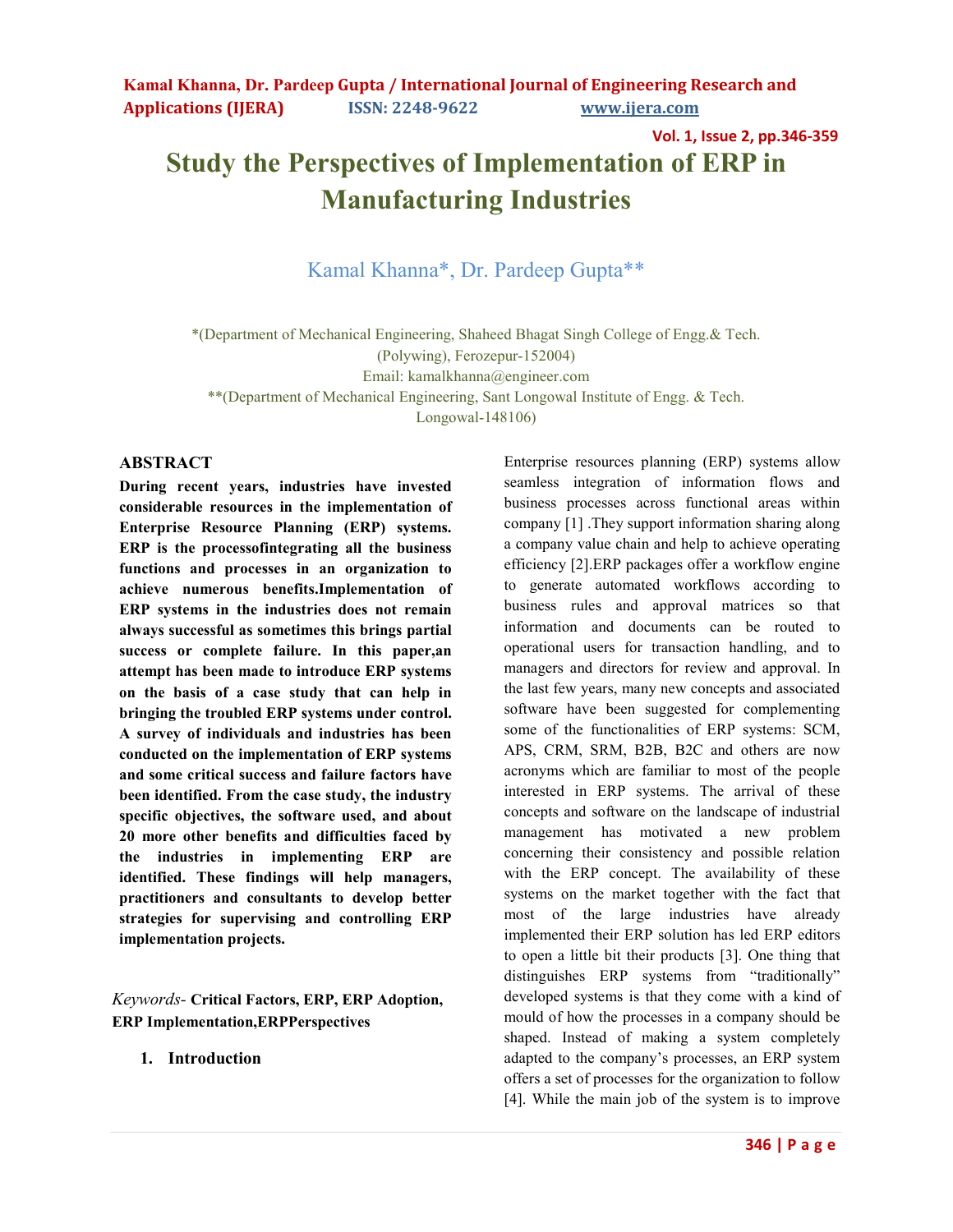the flow of information in an organization, it's inevitable that the business processes are affected as well [5]. The purpose of this study is to describe and analyze the factors that contribute to the successful ERP system implementation, the stakeholders of ERP system and how these stakeholders are related to CSFs (critical success factors) of ERP system implementation. Some of the researchers working on the success of ERP systems have addressed the critical issues including Project justification, rests & ERP process fits, for the industries who have adopted the ERP systems. Limited study has been conducted in the ERP implementation risks area, with most research consisting of implementation of case studies in individual organization. To sustain in the present competitive age, operational excellence is the basic success factor for manufacturing organizations [6].This paper presents the plan of how to implement ERP judiciously  $\&$  used efficiently to have the ability to raise the productivity & profits of the industries dramatically. Through this study, a roadmap for ERP's implementation has been prepared &how ERP should proceeds earnestly to drive benefits out of it in real sense. So an attempt has been made to implement & observe the impact of ERP in manufacturing Industries. Industries have invested considerable resources in the implementation of ERP systems [4]. The results initially expected have rarely been reached. It becomes apparent that nowadays, results do not live up to the managers' expectations.85% of companies consider the ERP as an investment for more than 5 years, 70% expect no more than 25% of return on investment and 50% did not even try to estimate the ROI[7]. By combining the factors of implementation with a process perspective, w examined a comprehensive framework that allowed us to investigate the issues that would dominate each implementation stage of ERP. The study brings out some relevant elements for the problem of optimization of ERP use. The purpose is also to describe and analyze the factors that contribute to the successful/unsuccessful ERP system implementations, the stakeholders of ERP system and how these stakeholders are related to CSFs/ CFFs of ERP system implementation. The Identified factors are: support from top management, business process reengineering, user's training, appropriate use o

#### **Vol. 1, Issue 2, pp.346-359**

consultants with technical and business ability, ERP system integration with old legacy system, careful selection of software and vendor, Project team composition, Strong communication inwards and outwards, Preventive troubleshooting. The paper is thus planned as follows: The next section 2 presents the Research Methodology, a case study has been presented in the section 3and finally in section 4conclusions and scope for future work is discussed.

#### **2. Research Methodology**

 The approach of this study is to provide the understanding of problem through research tools that are oriented towards determining and analyzing the fact and giving significance to the context and usage. The manner of the research chosen for this study is of a qualitative nature through an interpretive case study, where data collection consists of thorough literature review, secondary data review of documentation regarding the ERP implementation risks, observations and interviews. In order to carry out the above mentioned tasks a multi-channel survey consists of various factors and the questionnaire is adapted from prior literature. The study has been carried out in about 17 manufacturing industries in India and it consists of survey questionnaire asked for information on ERP implementation and current use in the industry: the respondent's and the industry's characteristics, the ERP project characteristics and initial contributors (budgets, timelines, user satisfaction, performance measures, benefits, operational disruptions etc.) , organizational characteristics (during and after deployment), needs of improvement /evolution & "Post-go-live" diagnostic. The responses were encoded using a mix of check boxes, open ended answers and a binary scale with 'yes' or 'no' responses. The amount of open-ended questions allowed appreciates numerous details. Given the length and comprehensive nature of the survey, this response rate is concluded to be reasonable.

#### **3. Case Study**

*3.1 Case Study Highlights*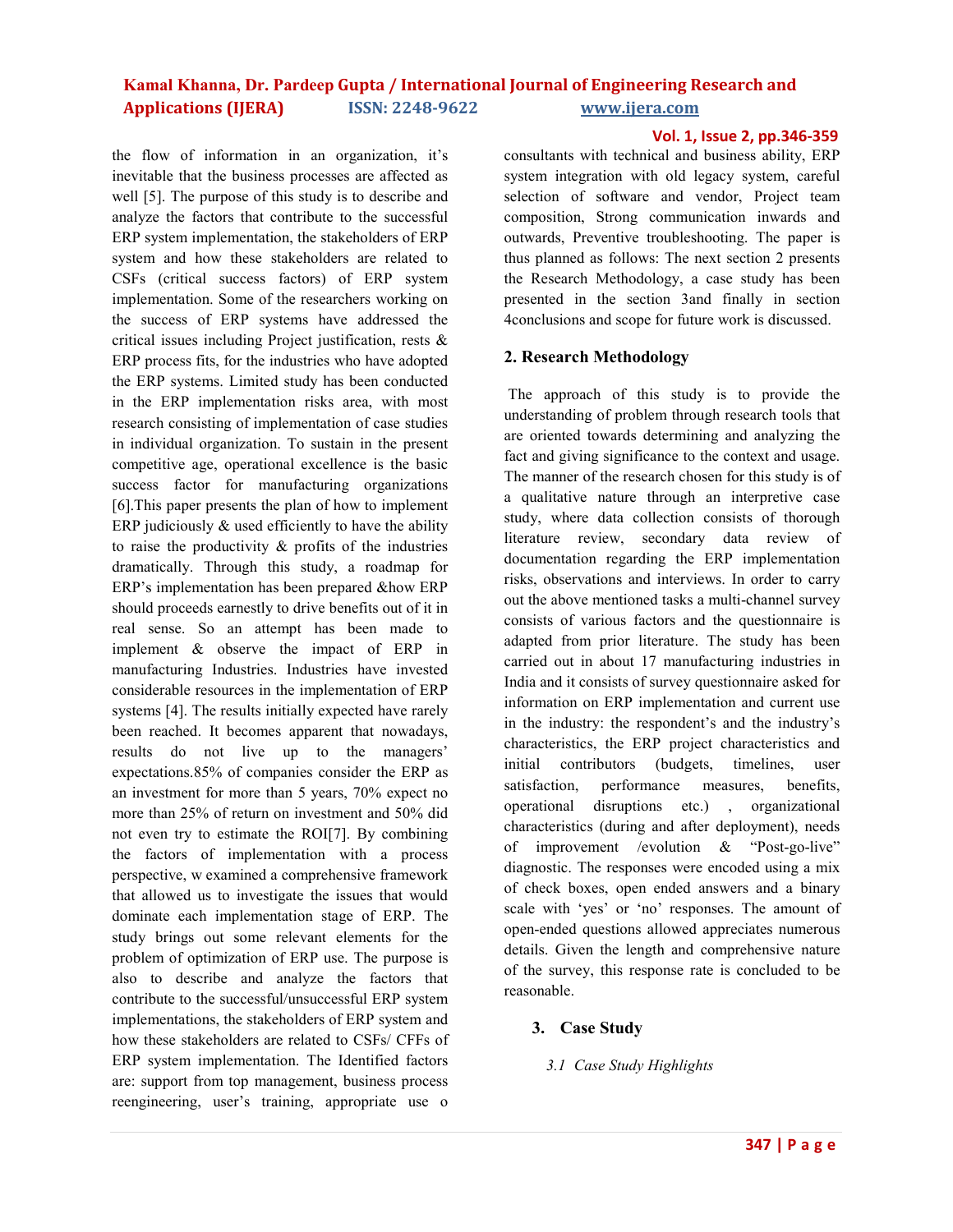- o From the evolution stage, it has been concluded that projects of a new version of deployment that, according to the ERP system, could be revealed as hard and heavy projects (strongly bounded to the number of specific programs). These projects are inevitable ways for the industries to develop and to follow the evolution of the market.
- o From the case study, the industry specific objectives, the software used, and about 20 more other benefits or difficulties faced by the industries in implementing ERP are identified. These findings will give an insight to the industries those are willing to implement ERP in more effective manner.
- o ERP implementation remains mostly successful but in some cases it also brings partial success or failure. The success or failure of ERP depends upon a large number of organizational and technological perspectives which may have different point values depending upon the work culture existing in the industry using ERP. The evaluation/prioritizing of the contributing success/failure factors will help industries to develop better strategies for supervising and controlling ERP implementation projects.

### *3.2 Methodology of Case Study*

- o An exhaustive questionnaire is designed after a thorough literature review to evaluate the relevance of success/failure factors pertaining to organizational and technological perspectives needed to implement ERP.
- o The questionnaire is divided into two parts. First part is consisting of 25 questions regarding the status of ERP implementation in the industries. The second part was consisting the award of score points on Normative scale (0-10 point scale), for the evaluation of critical success/failure factors as per unified model.
- o The questionnaire was circulated to more than 50 industries through personnel visits, by post and e-mails. Interviews were held

# **Vol. 1, Issue 2, pp.346-359**

with concerned professionals responsible for ERP implementation in about 10 industries. Seventeen filled up questionnaires were received within a given time period of month. The findings based upon the information collected during visits to industries and the questionnaire feedbacks are worked out.

# *3.3 Detailed Observations of Case Study*

# *3.3.1 Key Findings*

The research describes the following primary results of what Industries reflect about ERP:

- Due to the level of investment and length of time needed to implement ERP system, many industries have proceeded to implement ERP without making any return calculations.
- Most ERP implementations under-deliver business value.
- Industries do not effectively manage the organizational change of ERP.

### *3.3.1.1 Part –A of Case Study*

Ø *The main objective of implementing ERP in Industries:* 

64.7% of the industries have the main objective to be competitive in the market, 17.6% of the industries have the objective to meet customer needs and only 5.9% of the industries want to gain more profits through ERP. 11.8% of the industries have their other objectives for implementing ERP in their organization like better control over stocks and to optimize business processes.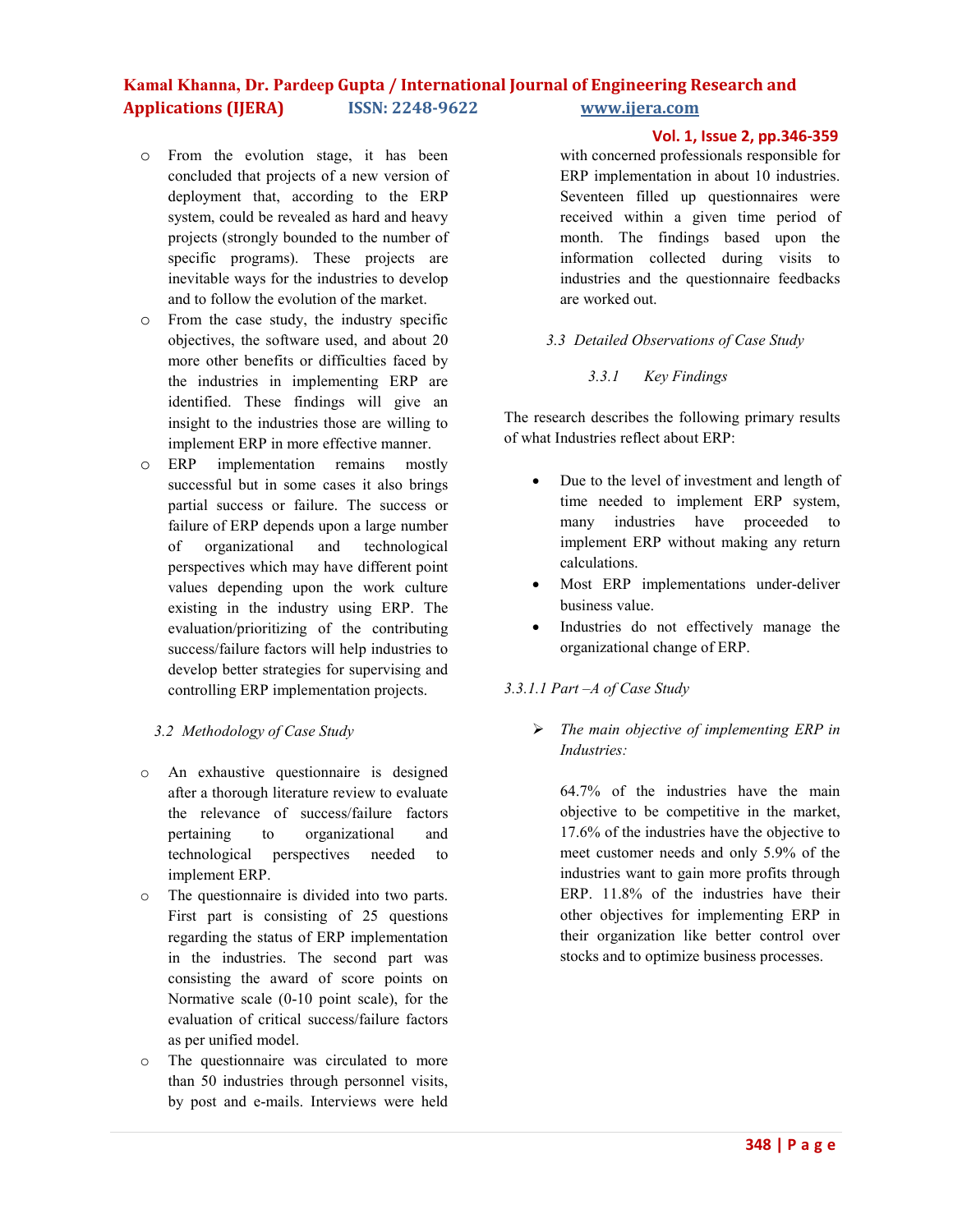

Fig. 1-Objective of Implementing ERP

Ø *ERP implementation remained successful/unsuccessful/Partly successful:* 

According to the responses received from the industries; ERP implementation remained successful in 88% of the industries. In12% of the industries ERP results in partial successful (failure) after its implementation. No industry has responded of complete failure.



Fig.2- Status of ERP after its Implementation

Ø *Hiring of consultant for ERP implementation:* 

94% of the industries have hired consultant for ERP's implementation and 6% industries responded that they have not hired consultant to implement ERP and responded that they have designed their own ERP system which suits the best to their business processes.



Fig.3- Hiring of Consultants

Ø *Nature of budget for ERP implementation:* 

94% of the industries have allocated fixed budget for ERP's implementation and 6% industries responded that they have not assigned any fixed amount to the implementation of ERP in their organization.



Fig. 4- Nature of Budget for ERP

# Ø *Occurrence of over budgeting during ERP implementation:*

Most of the industries i.e. 77% of the industries haven't face problem of over budgeting and 23% of the industries have to spend more money as they initially decided to use up.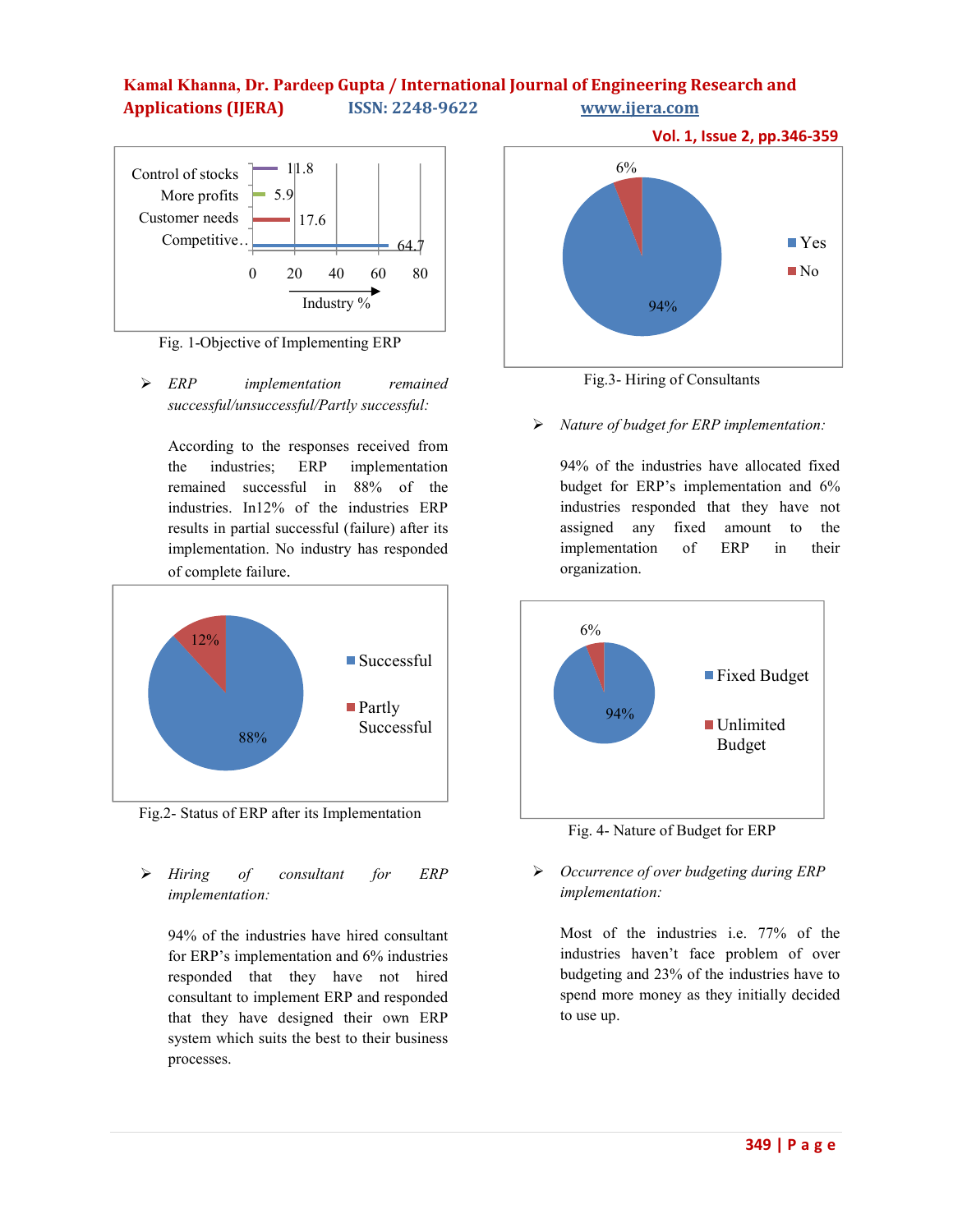

Fig.5- Over Budgeting during ERP

Ø *Support from Top/middle management during ERP:* 

> 94% of the industries have full support from top management till the last phase of ERP implementation. Only 6% of the industries have lost the support from top management in middle way of ERP project.





Ø *Support from primary users (End Users) during ERP:* 

The result shows in almost every industry primary users were remained supportive during the whole process of ERP implementation. 82% of the industries have full support from primary users till the last phase of ERP implementation and 18% of the industries have no or little support from

 **Vol. 1, Issue 2, pp.346-359** primary users, so they have to face problems during the process of ERP implementation.



Fig.7- Support from Primary Users (End Users) during ERP

Ø *Expected targets achieved after ERP implementation:* 

Maximum industries viz. 53% achieved their expected targets in the range of 80-100%. 17.6% of the companies achieved 60-80% and 23.5% of the industries achieved 40- 60% of the expected targets respectively. 5.9% of the industries achieved about 20- 40% of their predefined targets with ERP.



Fig.8– Achievements of Expected Targets

Ø *Percentage of financial benefits achieved after ERP implementation:* 

Maximum %age of industries viz. 41.2% of the industries have achieved about 80-100% of financial benefits as expected before ERP implementation. 23.5% of the firms have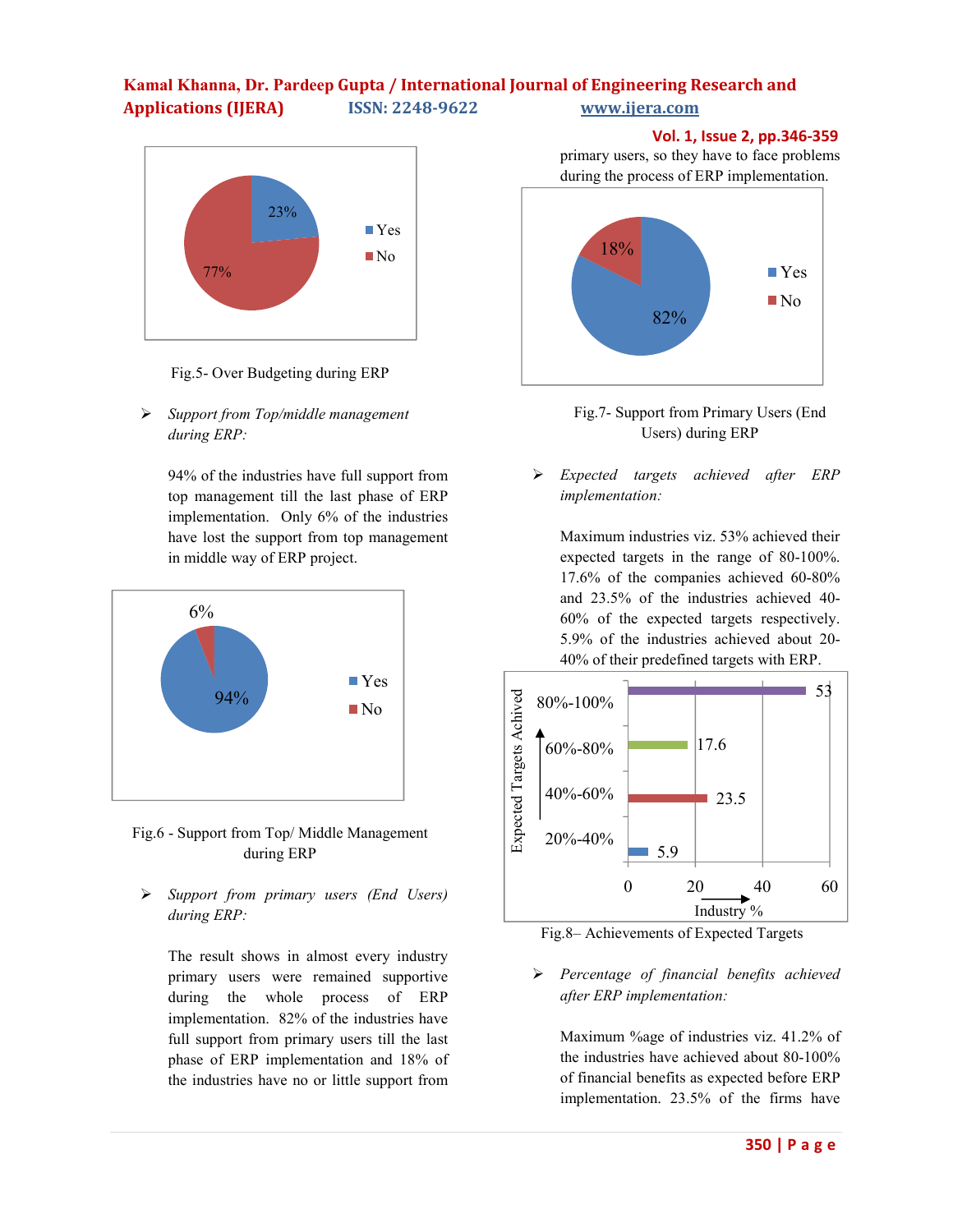achieved about 60-80% of the financial benefits after ERP implementation. 11.8% of the firms have achieved 40-60% and 23.5% of the industries achieved 20-40% of the expected financial benefits respectively after ERP.



Fig.9– Achievements of Financial Benefits

Ø *Percentage improvement in Business processes:* 

Almost all the industries achieved improvement in their business processes with ERP. 80%-100% improvement in business processes has been achieved by most of the industries viz. 41.2%. 35.3% of the companies achieved 61-80% of the expected improvement in their business processes. 17.6% and 5.9% of the industries achieved 40%-60% and 0-20% of improvement after ERP respectively.



Fig.10- Percentage Improvements in Business Processes

### **Vol. 1, Issue 2, pp.346-359**

Ø *Availability of Up-to-date information with ERP implementation:* 

100% of the industries agreed with the availability of information with ERP. 64.7% percentage of the industries strongly agrees that they get up-to-date information and also on time. The rest 35.3% of the industries agreed that they also get up-to-date information whenever needed.

| TABLE1- Information from ERP system |
|-------------------------------------|
|-------------------------------------|

| S.No. | <b>Information from</b>  | <b>%age of</b>    |
|-------|--------------------------|-------------------|
|       | ERP                      | <b>Industries</b> |
|       | <b>Strongly Agree</b>    | 64.7              |
|       | Agree                    | 35.3              |
|       | Disagree                 | None              |
|       | <b>Strongly Disagree</b> | None              |

Ø *The most difficult phase of ERP implementation:* 

53% of the industries found difficulties in the implementation (Testing and Go-Live) phase. So, implementation is the most important phase of ERP implementation and it has to be implemented with Utmost care.

TABLE 2- Most Difficult phase of ERP system

| S.No. | <b>Difficult phase of ERP</b> | <b>%age of</b>    |  |  |
|-------|-------------------------------|-------------------|--|--|
|       |                               | <b>Industries</b> |  |  |
|       | Planning                      | 17.6              |  |  |
|       | Design                        | 59                |  |  |
|       | Transition                    | 23.5              |  |  |
|       | Implementation                | 53                |  |  |

### Ø *ERP software used in industry:*

SAP as software/package for ERP implementation has been used by most (58.8%) of the industries. ORACLE is being used by 11.8% of the industries as their software package. 11.8% and 17.6% of the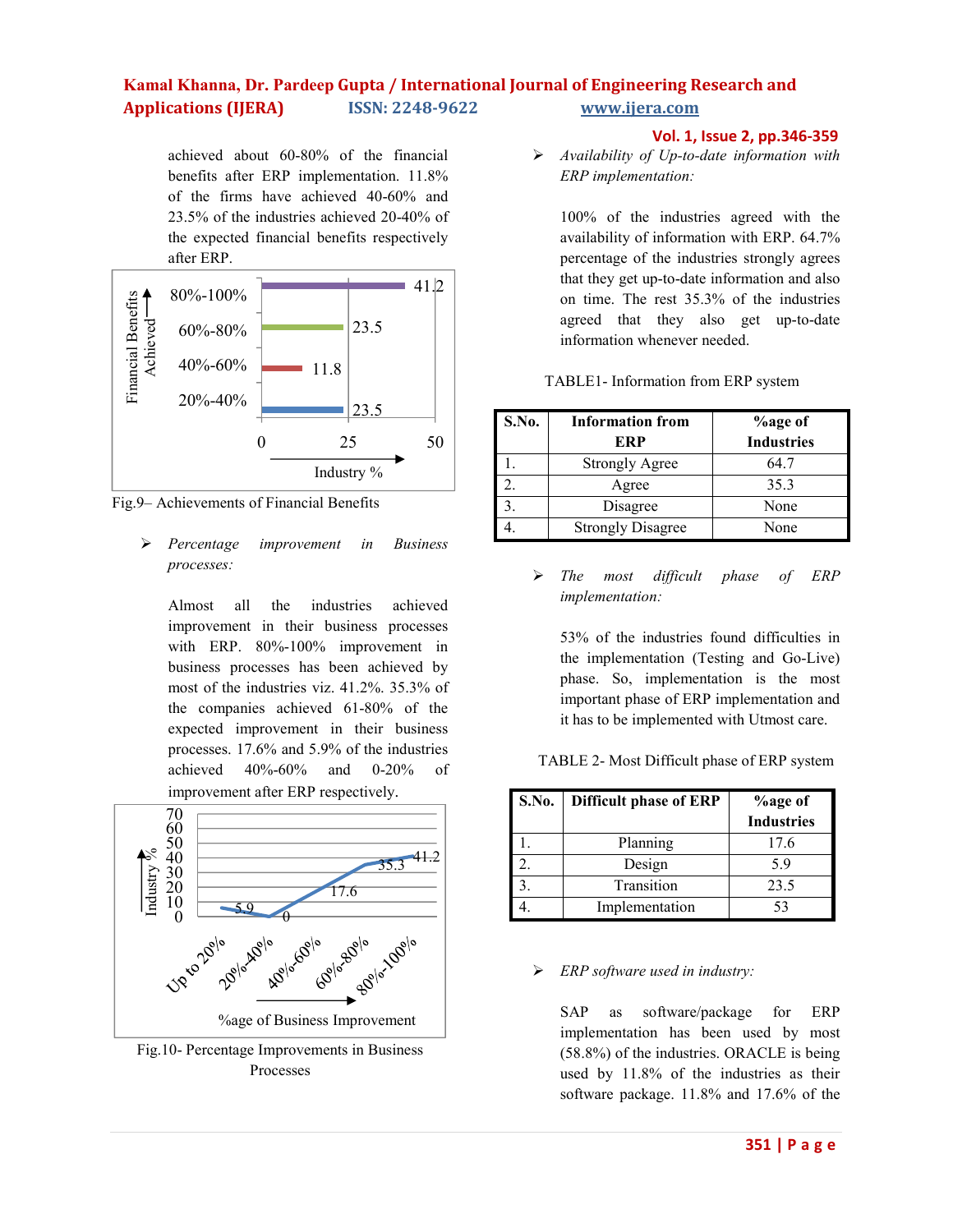industries are using BAAN and others as ERP software respectively i.e. most of the market has been captured by SAP.



Fig.11- ERP Software/Package Used by Industries

Ø *Percentage of operational disruption during Testing & Go-Live (Inspection Phase):* 

All the industries found operational disruption during the implementation phase. 47% of the industries found the minimum disruptions i.e. up to 20%, 35.3% of the industries found 41-60% of disruptions, 11.8% of the industries found operational disruption in 60-80% and 5.9% of the industries faced disruption in 20-40% range.



Fig. 12- Operational disruption during Testing

### Ø *Delay in ERP implementation:*

Only some of the industries 18% have faced 10%-20% delay in ERP implementation. This delay may results in many losses like

 **Vol. 1, Issue 2, pp.346-359** over budgeting of the project. Whereas the rest of the industries didn't face any delay.





Ø *Communication between management & employees during ERP implementation:* 

53% of the industries have reported that there remained excellent communication between management and employees during the implementation process, while 47% industries quoted that there was Good communication between management and employees. No industry has reported of fair and poor communication.

# TABLE 3- Communication between Management and Employees

| <b>S.No.</b> | <b>Communication Status</b> | <b>%age of</b>    |
|--------------|-----------------------------|-------------------|
|              |                             | <b>Industries</b> |
|              | Excellent                   | 53                |
|              | Good                        |                   |
|              | Fair                        | None              |
|              | Poor                        | None              |

# Ø *Efficiency of ERP implementation project team:*

Majority of the industries reported that their ERP project teams worked in excellent or good manner and only few industries responded that the efficiency was poor or fair.

TABLE4- Efficiency of ERP Project Team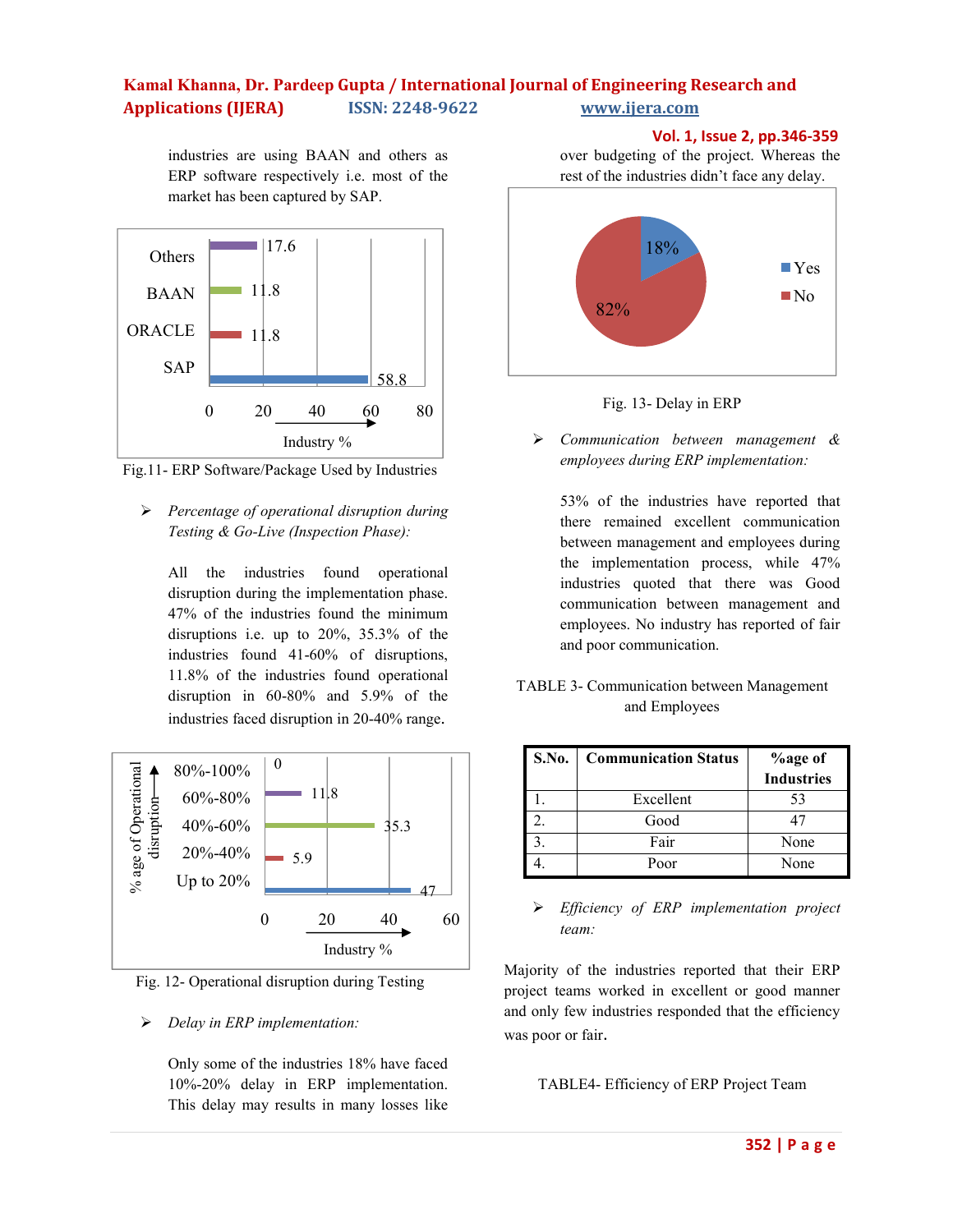| <b>S.No.</b> | <b>Efficiency of ERP</b> | <b>%age of</b>    |
|--------------|--------------------------|-------------------|
|              | <b>Project Team</b>      | <b>Industries</b> |
|              | Excellent                | 53                |
|              | Good                     | 29.3              |
|              | Fair                     | 11.8              |
|              | Poor                     | 59                |

Ø *Level of satisfaction of Employees and Executives with current ERP solutions*:

> 32.4% and 52.3% of the employees have excellent and good level of satisfaction with their ERP system respectively.

> TABLE 5- Level of Satisfaction of Employees and Executives with ERP

| S.No. | <b>Level of Satisfaction</b> | % age<br>Industry<br>- of |
|-------|------------------------------|---------------------------|
|       | Excellent                    | 32.4                      |
|       | Good                         | 53.3                      |
|       | Fair                         | 15.3                      |

Ø *Time spent on different phases of ERP:* 

The Planning, design, transition phases take almost 8-9 months and implementation phase take 6 months. As per the information received the implementation phase takes the maximum time (as it is the most important phase). Thus, it took about 1-3 years for ERP system to implement in an industry depending upon the size of the industry.

# TABLE 6 – Time Spent (in months) on Each Phase

| <b>S.No.</b>     | <b>Phases of ERP</b> | Time spent in<br>months |
|------------------|----------------------|-------------------------|
|                  | Planning             | 9 months                |
| $\overline{2}$ . | Design               | 8 months                |
| 3.               | Transition           | 9 months                |
|                  | Implementation       | 6 months                |

# **Vol. 1, Issue 2, pp.346-359**

*3.3.1.2 Part-B of case Study*

• Organizational Perspectives

Response: -

*a) Sustained management support:* 

It is more relevant at the beginning (Planning) and at the end of the implementation. The reason is that at the beginning senior management should help in the rollout of the project, analyze the business benefits, define the mission and scope of the project and provide the resources needed for the project. At the end, there is the need to encourage the system usage and help in the commitment of user involvement.

# *b) Good project scope management:*

It is relevant at the beginning when managers define the scope and in the last two phases viz. Transition and Implementation because the scope is usually revised and changed.

c) *Effective organizational change management and business process reengineering:*

Both are more relevant in the second phase (Design). In this phase the business blueprint is defined, and the business processes are documented. There is the need to understand how the organization intends to run its business within the ERP system and the changes in the organization.

d) *Project team composition*:

It is more relevant in the first phase (Planning) because it is when the project team is established although it can be re-structured along the implementation phases and according to the implementation needs. It is not the place for people whom the boss doesn't want.

# e) *User involvement and satisfaction:*

It is relevant in the phases where their know-how is important to achieve a good customization of the system to meet the organizational needs i.e. in the planning phase. They participate in the definition of business requirements, help in the analysis of the ERP configuration and in conversion of data and the testing of the system.

f) *Project champion role:*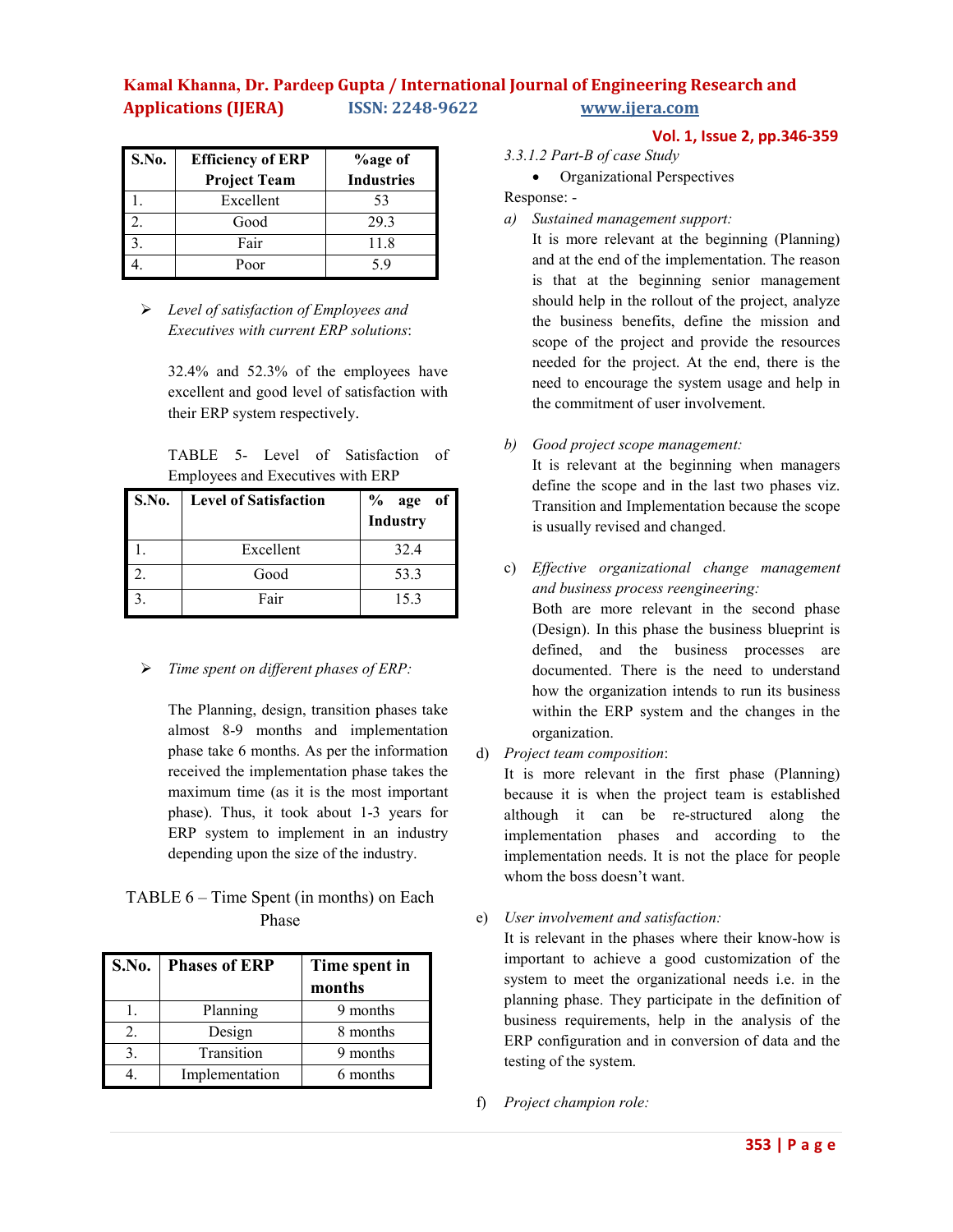**Vol. 1, Issue 2, pp.346-359**

It is relevant in all the phases. It is less relevant in the third phase (Design) than in with the others because this phase is dedicated to configuration tasks and here the role of the champion is to guarantee that everything goes according to the plan.

*g) Trust between partners:* 

It is relevant at the beginning when all the stakeholders involved in the project should share their goals and knowledge and at the end when they have to analyze and again share their knowledge to finish the project with success.

h) *Strong communication inwards and outwards:*

It is more relevant at the first phase i.e. planning where there is strong need of communication between senior management and the project team in the definition of project plan and scope, and in the final phase (Implementation) where there is the need of a strong communication with the whole organization to start the go & live of the ERP system.

i) *Formalized plan and schedule:*

Its relevance decreases during the implementation of project. The reason is that at the beginning it is important to start planning as early as possible. A good project plan will ensure a better monitorization and coordination of activities during the whole project.

TABLE7- Observed Unified Critical Success Factor Model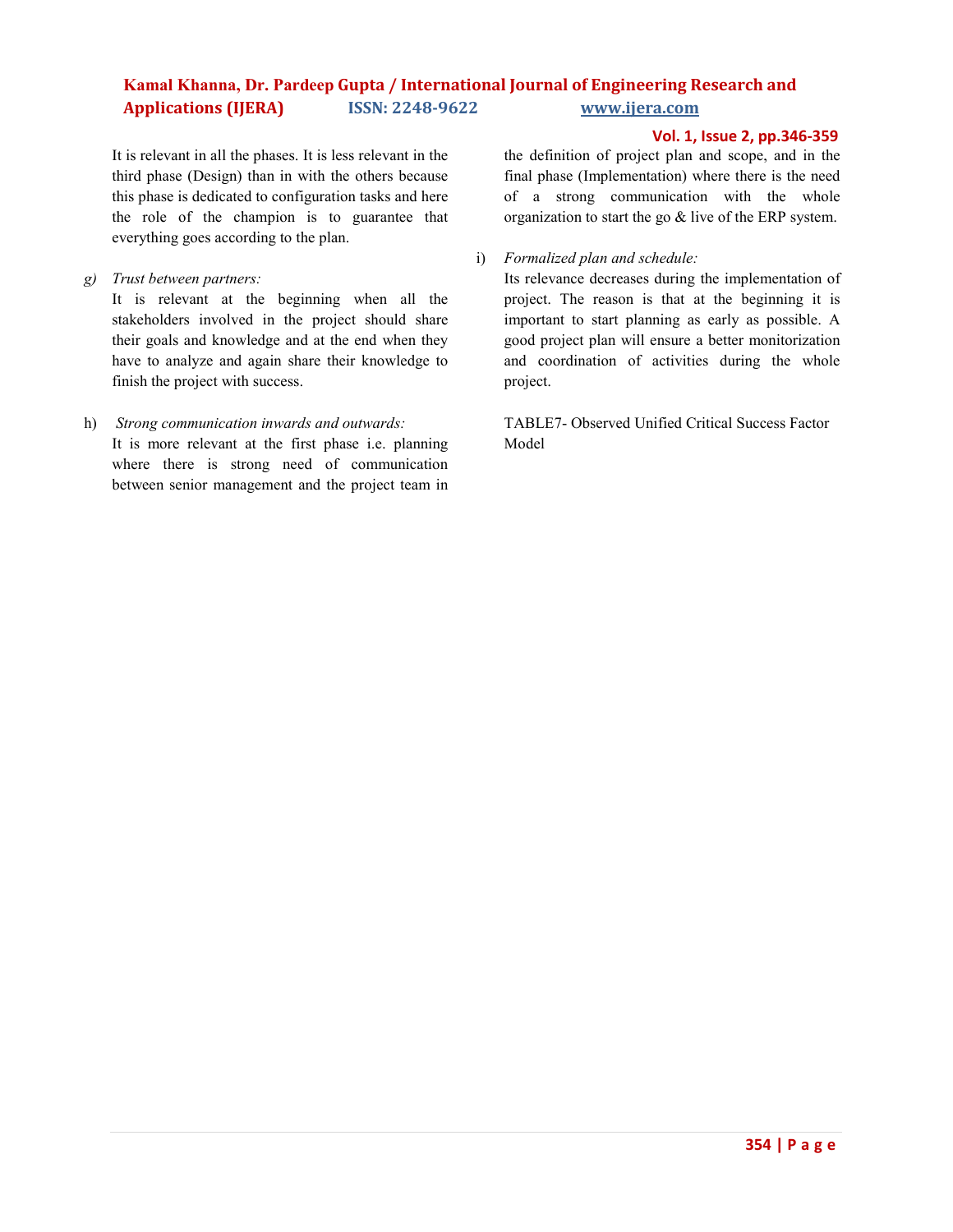|                                       |                  | <b>Critical Success Factors</b>                                        | Phase-1        |                  |                | Phase- <i>Vol. Phissus 2</i> , pp.346439 |
|---------------------------------------|------------------|------------------------------------------------------------------------|----------------|------------------|----------------|------------------------------------------|
|                                       | <b>Strategic</b> | <b>Sustained Management</b><br>Support                                 | 8              | $\overline{7}$   | 6              | 9                                        |
|                                       |                  | <b>Effective Organizational</b><br>Change                              | 8              | 9                | $\overline{7}$ | 5                                        |
|                                       |                  | Good Project Scope<br>Management                                       | $\overline{7}$ | 8                | 6              | 5                                        |
|                                       |                  | Adequate Project Team<br>Composition                                   | $\overline{9}$ | 6                | $\overline{5}$ | 8                                        |
|                                       |                  | <b>Business Process</b><br>Reengineering                               | 6              | $\overline{8}$   | $\overline{5}$ | 8                                        |
|                                       |                  | User Involvement and<br>Participation                                  | 9              | 8                | 8              | 5                                        |
|                                       |                  | <b>Trust Between Partners</b>                                          | 9              | $\boldsymbol{7}$ | $\overline{7}$ | $\overline{4}$                           |
| Organizational<br><b>Perspectives</b> | <b>Tactical</b>  | Dedicated Staff and<br>$\overline{8}$<br>$\overline{8}$<br>Consultants |                |                  | $\overline{7}$ | 6                                        |
|                                       |                  | <b>Strong Communication</b><br>Inwards and Outwards                    | $\overline{9}$ | $\overline{8}$   | $\overline{3}$ | 9                                        |
|                                       |                  | <b>Formalized Project</b><br>Plan/Schedule                             | $\overline{5}$ | 6                | $\overline{7}$ | $\overline{4}$                           |
|                                       |                  | <b>Adequate Training Program</b>                                       | $\overline{5}$ | 6                | 9              | 9                                        |
|                                       |                  | Preventive Trouble<br>Shooting                                         | $\overline{5}$ | 8                | 6              | 10                                       |
|                                       |                  | Usage of Appropriate<br>Consultants                                    | 9              | $\tau$           | 6              | 7                                        |
|                                       |                  | <b>Empowered Decision</b><br>Makers                                    | $\overline{7}$ | $\overline{8}$   | $\overline{8}$ | 6                                        |
| Technological                         | <b>Strategic</b> | <b>Adequate ERP</b><br><b>Implementation Strategy</b>                  | 9              | $\overline{9}$   | 6              | 7                                        |
| <b>Perspectives</b>                   |                  | <b>Avoid Customization</b>                                             | 6              | $\overline{9}$   | 6              | $\overline{5}$                           |
|                                       |                  | Adequate ERP Version                                                   | $\overline{9}$ | $\overline{8}$   | 6              | $\overline{5}$                           |
|                                       | <b>Tactical</b>  | <b>Adequate Software</b><br>Configuration                              | $\overline{6}$ | $\overline{7}$   | $\overline{8}$ | $\overline{5}$                           |
|                                       |                  | <b>Adequate Legacy Systems</b><br>Knowledge                            | $\overline{7}$ | $\overline{8}$   | $\overline{9}$ | 6                                        |

TABLE-8 –Description of Phases

| <b>Phase-1</b> | Planning       | Pre-evaluation screening |
|----------------|----------------|--------------------------|
|                |                | Package Evaluation       |
| <b>Phase-2</b> | Design         | Gap Analysis             |
|                |                | Customization            |
| Phase-3        | Transition     | Reengineering            |
|                |                | Training                 |
| Phase-4        | Implementation | Testing                  |
|                |                | Go-Live                  |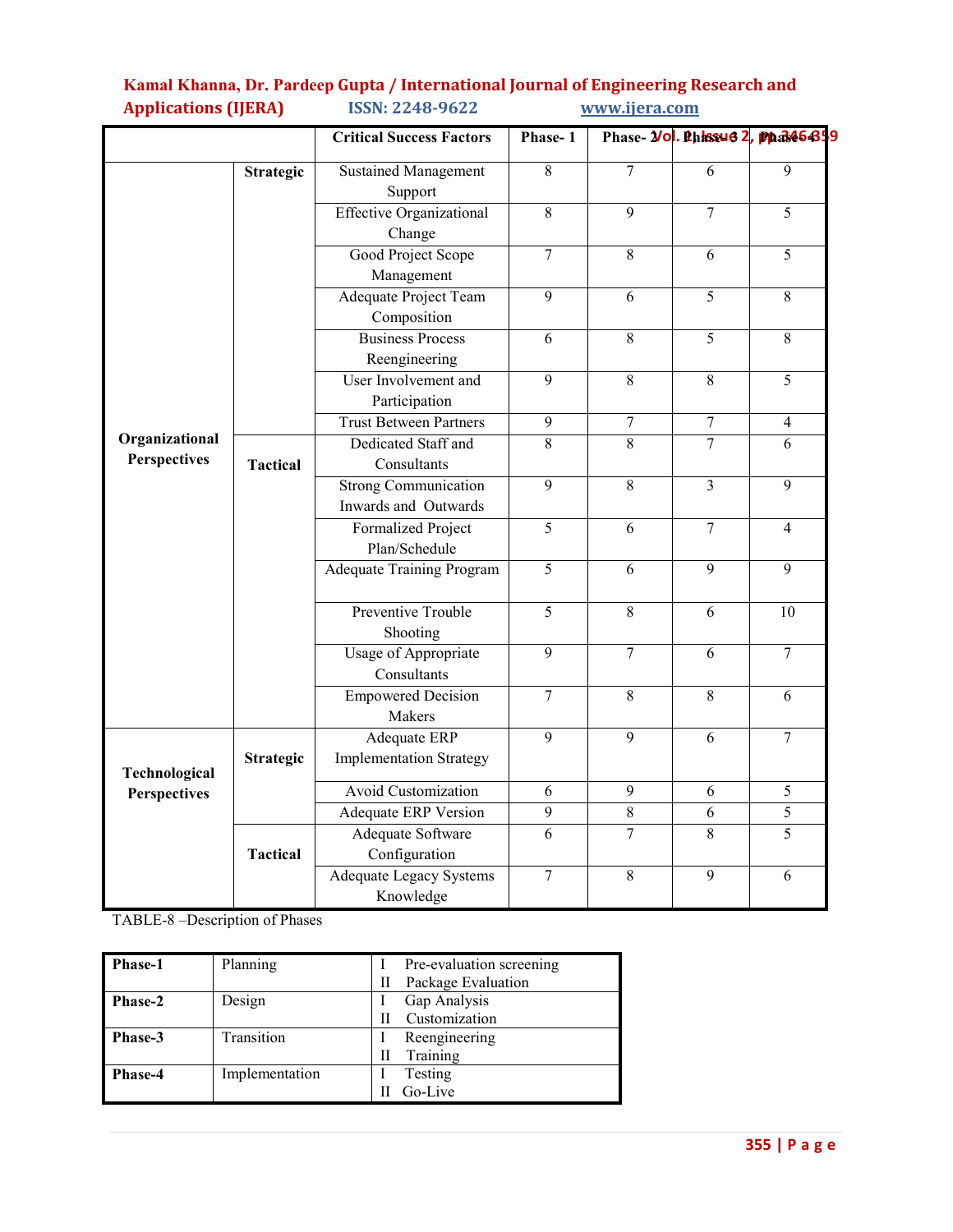# j) *Adequate training program:*

It is more relevant in phase 3 (Transition) and phase 4 (Implementation) because lack of proper training will prevent people and industries from deriving the full benefit from the ERP system resulting in failed or flawed implementation.

k)*Preventive troubleshooting*:

It is more relevant in the last phases, especially in the fourth phase (implementation) during which critical issues arise when the system is being tested. The system is actually tested under the critical conditions and the weak links are identified.

l) *Usage of appropriate consultants:*

It is relevant especially in the First phase (Planning) where managers have to decide the how, when and the numbers of consultants that they will incorporate in the project team.

m) *Empowered decision makers:*

It is more relevant in the middle phases because there is the need to quickly decide things and thus accomplish project plan/schedule on time.

• Technological Perspectives Response:-

### *a) Avoid customization:*

This should always be taking into account when managers are making decisions. The business processes are understood and mapped in such a way

#### **Vol. 1, Issue 2, pp.346-359**

that the arrived-at solutions match up with the overall goals of the industry.

### *b) Adequate ERP version:*

It has the more relevance in the first phase. From the beginning until the end of the project implementation, ERP recommends that the project team follows the upgrade of software releases and should consider the adoption of new ones.

# *c) Adequate software configuration:*

It is more relevant in phase 3 (Design), when the ERP system is configured. The software configuration should follow the business requirements defined in the previous phase.

# *d) Adequate legacy system:*

It is less relevant at the first phase (Planning) because this phase is related with the preparation of project implementation. In the next phases the need of knowledge of legacy systems is more relevant in order to minimize the effort of configuration and help in conversion of data and the creation of interfaces.

# e) *Adequate ERP Implementation Strategy:*

This critical factor is more relevant in the two phases i.e. planning and implementation. Because if the implementation strategy is not chosen properly then it may result in a failed or flawed implementation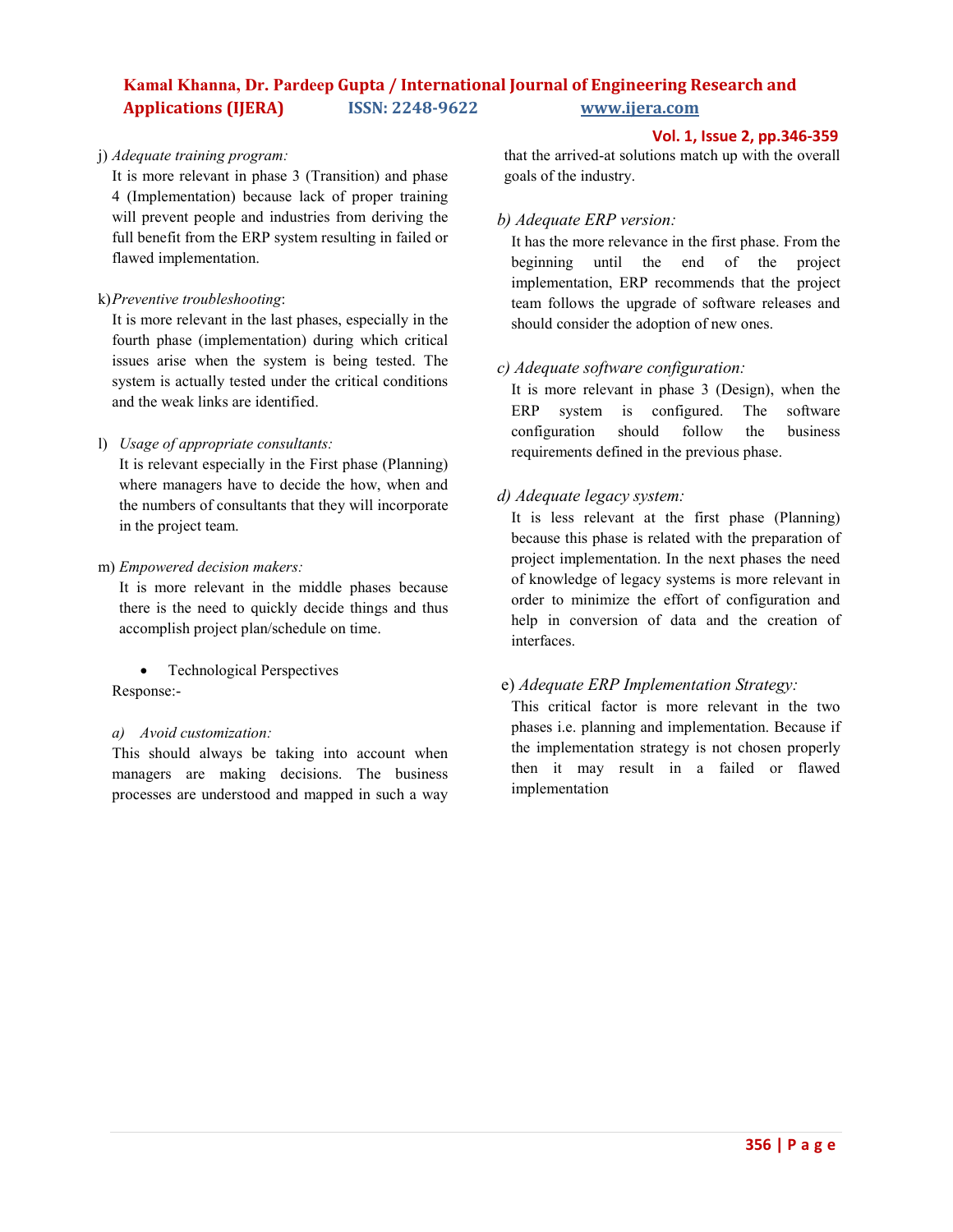**Vol. 1, Issue 2, pp.346-359**

|                      |                  | <b>Critical Failure Factors</b> | <b>Score</b> | Rank           |
|----------------------|------------------|---------------------------------|--------------|----------------|
|                      | <b>Strategic</b> | ERP system misfit               | 8            | 2              |
|                      |                  | Poor Consultant Effectiveness   | 10           |                |
|                      |                  | Poor IT Infrastructure          | 10           |                |
|                      |                  | Poor Knowledge Transfer         | 10           |                |
| Organizational       |                  | Over-Reliance on heavy          | 8            | $\overline{2}$ |
| and                  |                  | Customization                   |              |                |
| <b>Technological</b> |                  | Poor Project Management         | 8            | 2              |
| <b>Perspectives</b>  |                  | Effectiveness                   |              |                |
|                      |                  | Poor Quality of Business        | 10           |                |
|                      |                  | Process Reengineering           |              |                |
|                      | <b>Tactical</b>  | Poor Top Management Support     | 6            | 3              |
|                      |                  | User's Resistance to change     | 10           |                |
|                      |                  | Unrealistic Expectations from   | 8            | $\overline{2}$ |
|                      |                  | Top management                  |              |                |

TABLE 9 – Observed Unified Critical Failure Factor Model

### *Response obtained: -*

According the response received from the industries poor quality of IT infrastructure, poor effectiveness of consultants, poor planning during business process reengineering and the resistance to change by the users are the most critical failure factors that were responsible for delay in ERP implementation and results in failure of ERP project in their organization. The consultants communicated ineffectively in their during the project phase due to language barriers and they just copied the ERP configuration directly from the branch office and only suggested workarounds without applying professional skills to conduct BPR to bridge the gap between ERP systems and business processes. The project team members have an unclear vision of why or how to conduct business process reengineering, and their consultants provided unprofessional guidance for conducting BPR in their organization. The project team members found it difficult to collaborate and contribute to BPR and the poor quality of BPR has led to the incorrect system configuration problems. Therefore, this

exercise gives us an insight that the management of ERP implementing teams must take care of the failure factors with highest scores and scores in descending order are identified as tables 10, 11and 12. Due to top management's insufficient financial resource provided for the implementation budget, a low performance IT infrastructure hardware was proposed by the consultants and project manager so as to reduce the costs of ERP implementation. The poor IT infrastructure contributes to the slow processing capability of the ERP system. Due to a limited knowledge of the formalized business processes and ERP systems, as well as work overload during the implementation process, users resist the change. This contributes to user's resistance to participate in BPR, a lack of use of the ERP system, and poor quality of data entered into the system which results in failure and losses in ERP implementation. Thus, during the ERP project, consultant's effectiveness, IT infrastructure, Business Process Reengineering and user's resistance are the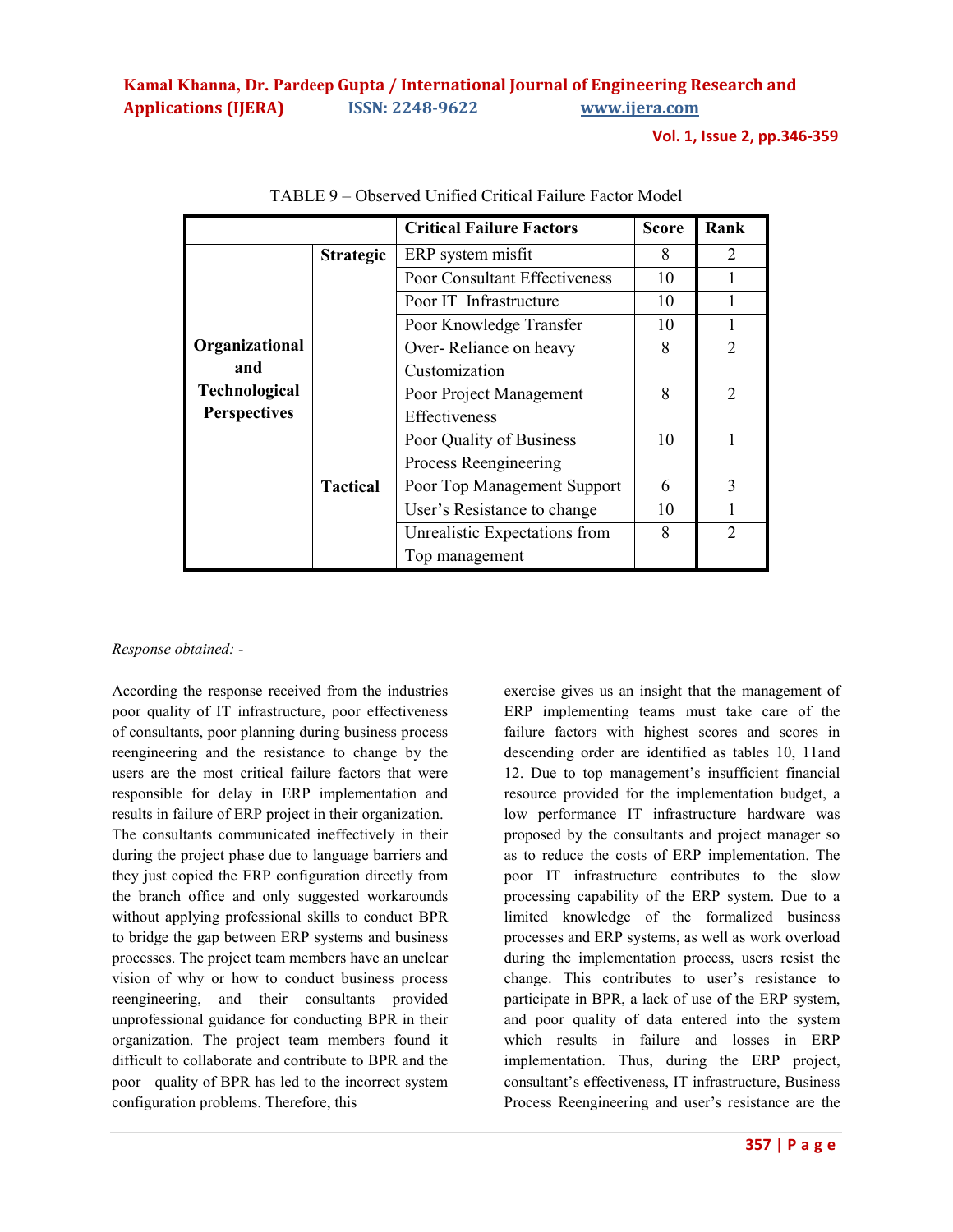**Vol. 1, Issue 2, pp.346-359**

most critical factors of all. So, while implementing ERP, these factors must be given high priority to all other factors.

TABLE 10- Failure Factors of High Relevance

| <b>Score</b> | <b>Failure Factors</b>           |
|--------------|----------------------------------|
| 10           | 1. Poor Consultant Effectiveness |
| 10           | 2. Poor IT Infrastructure        |
| 10           | 3. Poor Knowledge Transfer       |
| 10           | 4. User's Resistance to Change   |
| 10           | 5. Poor quality of BPR           |

According to the responses received from the industries Poor consultant effectiveness, Poor IT infrastructures, Poor knowledge transfer, User's resistance to change are the most critical factors that may results in failure of the ERP systems and must be gripped with utmost care.

TABLE 11- Failure Factors of Normal Relevance

| <b>Score</b> | <b>Failure Factors</b>               |
|--------------|--------------------------------------|
| 08           | 1.ERP system misfit                  |
| 08           | 2. Inadequate Resources              |
| 08           | 3. Unrealistic expectations from Top |
|              | Management                           |
| 08           | Poor Project Management              |
|              | Effectiveness                        |
| 08           | Over- Reliance<br>Heavy<br>on        |
|              | Customization                        |

TABLE 12- Failure Factors of Least Relevance

| <b>Score</b> | <b>Failure Factors</b>                |
|--------------|---------------------------------------|
| 06           | 1. Poor Top Management Support        |
| 05           | 2. High Turnover Rate of Project Team |
|              | members                               |
| 05           | 3. Too tight Project Plan/ Schedule   |

According to the responses received from the industries, Poor Top Management Support, High Turnover Rate of Project Team members and too tight Project Plan/ Schedule are the factors of least relevance in the implementation of ERP systems.

# **4. Conclusions and Scope for Future**

# *4.1 Conclusions*

In the present research work, the results of the study show that ERP implementation is a versatile information tool to achieve competitive advantage in the market and has a lot of potential for the small industries which are being continuously threatened by modern economic turbulence. In manufacturing industry, successful implementation of ERP has been mostly limited to large organizations. Literature review has also yielded little evidence of any such implementation in small or medium scale industry. The highlights of the case study suggest that the adopters of ERP must devote more attention in Transition, Implementation phases of ERP systems out of all phases. Top Management support is the most important factor in an ERP implementation followed by strong communication inwards and outwards and adequate training program. Training is perhaps the most misjudged activity of the ERP implementation lifecycle. Lack of proper training can prevent people and industry from deriving the full benefit from the ERP systems resulting in failed or flawed implementation. Consultants should have indepth knowledge of software and industry should be able to manage well these consultants. Consultants should be assigned a liaison officer-a senior managerwho can act as the guide and intermediary between them and the implementation team. Industries should avoid customization to implement ERP within their budget. Understanding and identifying the CSFs/CFFs are essential to increase the chances the successful implementations of ERP. This study identifies CSFs and CFFs that are relevant to the ERP implementation projects across industries. However, it is also found that the industries engaged in ERP implementation differed significantly in performance